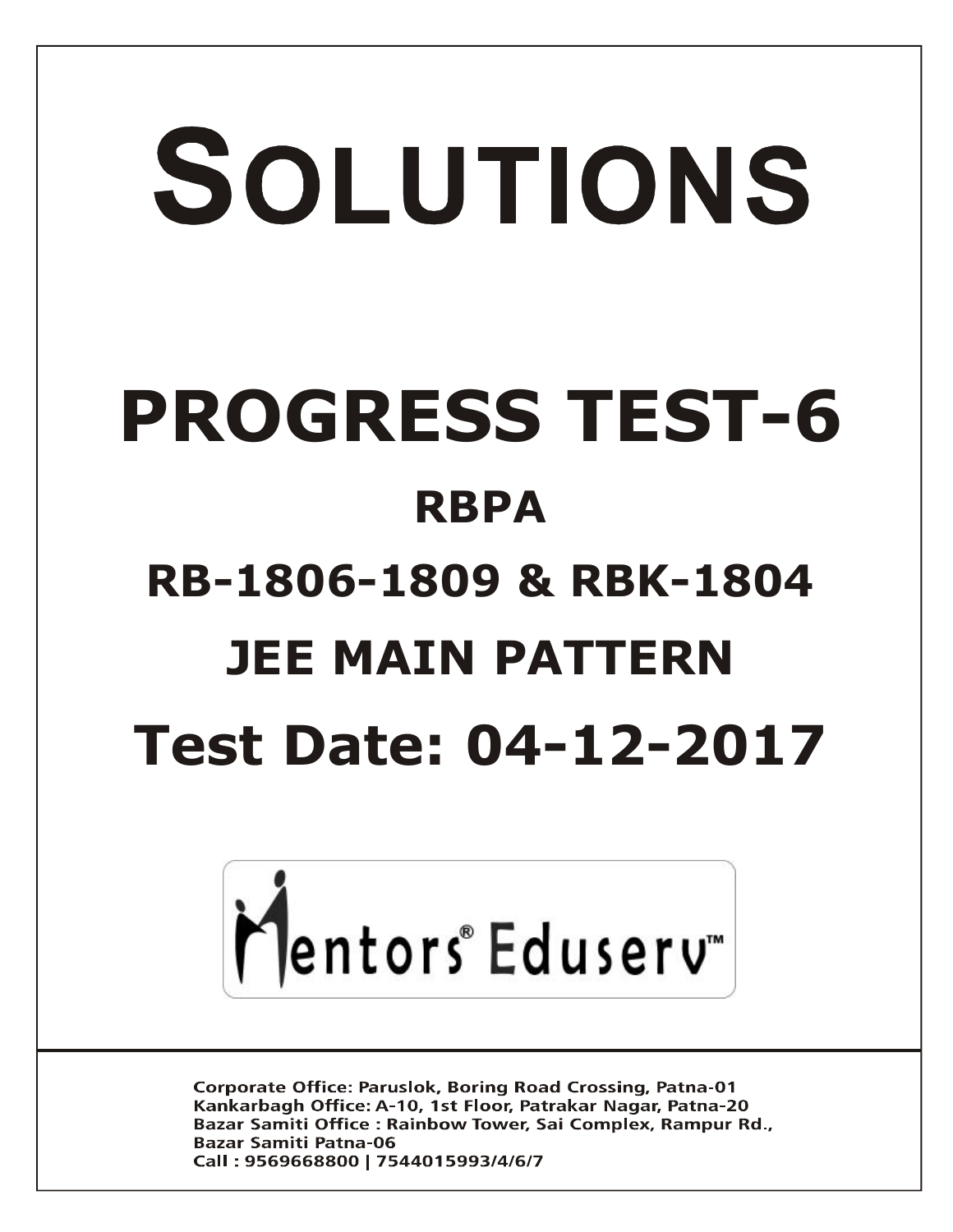# **PHYSICS**

#### **1. (B)**

Component of 
$$
\vec{v}
$$
 along  $\vec{a} = (\vec{v} \cdot \hat{a})$ 

$$
= (6\hat{i} + 2\hat{j} - 2\hat{k}). \frac{(\hat{i} + \hat{j} + \hat{k})}{\sqrt{3}}
$$

$$
= \frac{6 + 2 - 2}{\sqrt{3}} = \frac{6}{\sqrt{3}} = 2\sqrt{3}
$$

In vector form =  $(2\sqrt{3})$   $\hat{a}$ 

$$
= 2\sqrt{3} \frac{\left(\hat{i} + \hat{j} + \hat{k}\right)}{\sqrt{3}}
$$

$$
= 2 \left( \hat{i} + \hat{j} + \hat{k} \right)
$$

**2. (C)**

Let acceleration of mass m relative to wedge down the plane is  $a<sub>r</sub>$ . Its absolute acceleration in horizontal direction is  $a_r \cos 60^\circ - a$  (towards right). Hence, let N be the normal reaction between the mass and the wedge. Then

N sin = Ma = m(a<sup>r</sup> cos 60° – a) or ar = mcos 60 (M m)a = m 2(M m)a **3. (C)** T sin = 20 T cos = W tan = W 20 W = 20 cot W = 20 cot 30º W = 20 3 = 20 × 1.732 20N Free Body Diagram 20 N W Tsin Tcos T 

**Mentors Eduserv: Parus Lok Complex, Boring Road Crossing, Patna-1 Helpline No. : 9569668800 | 7544015993/4/6/7**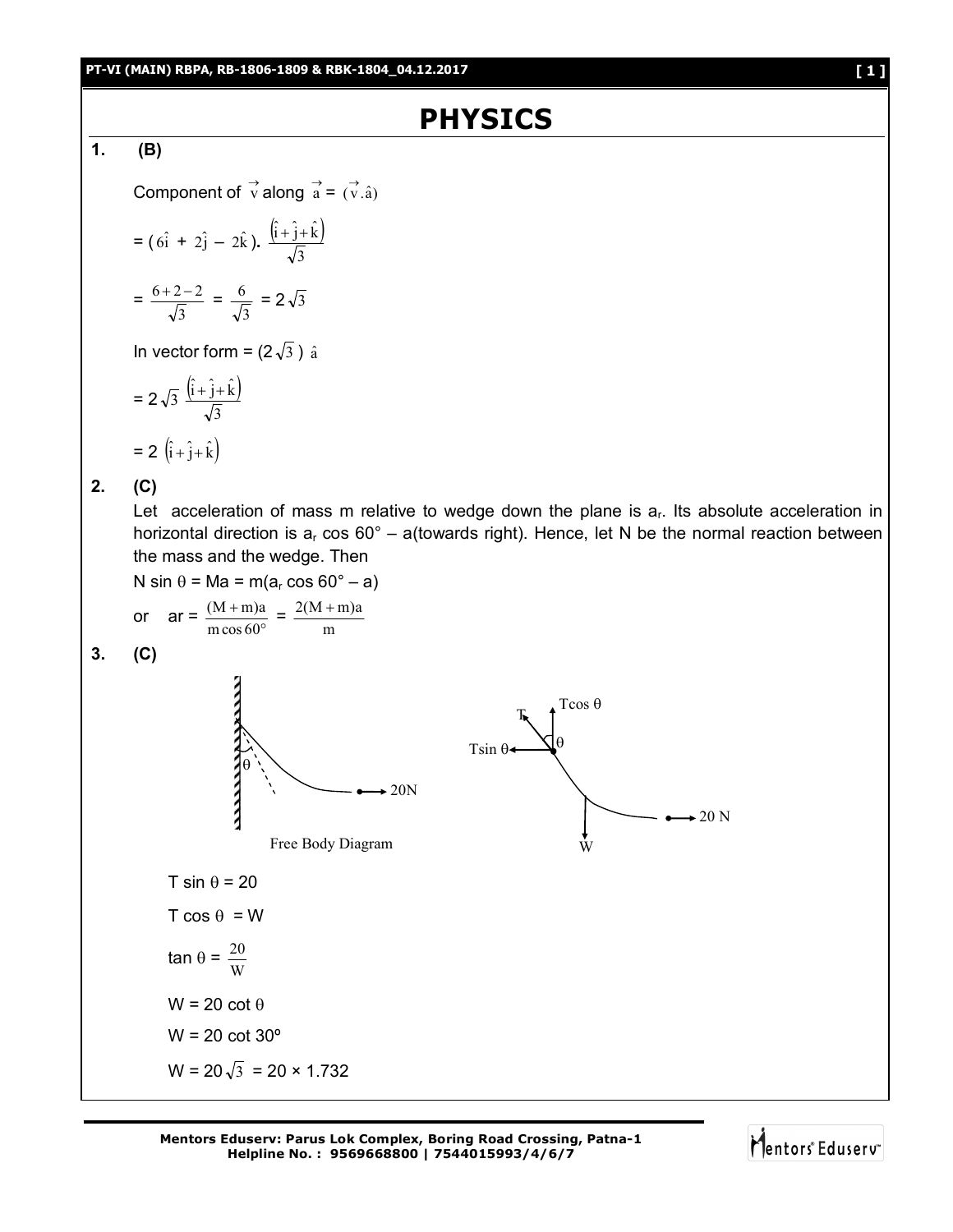

Mentors Eduserv<sup>®</sup>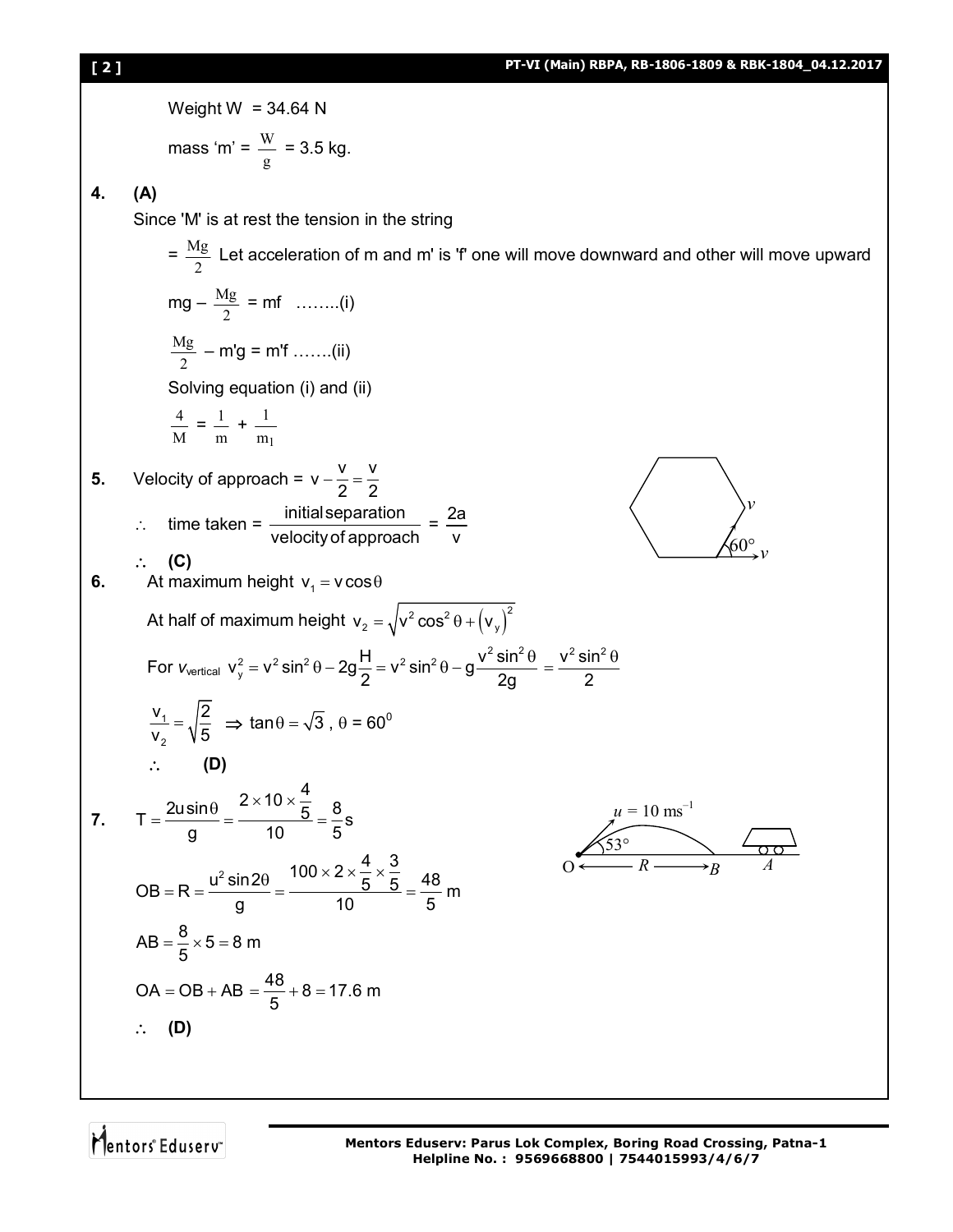#### **PT-VI (MAIN) RBPA, RB-1806-1809 & RBK-1804\_04.12.2017 [ 3 ]**

8. 
$$
v = 2t^2
$$
,  $r = 100$  m  
\n $a_t = \frac{dv}{dt} = 4t$   
\n $a_t (t = 5s) = 20$  ms<sup>-2</sup>  
\n $v (t = 5s) = 50$  ms<sup>-1</sup>  
\n $a_c (t = 5s) = \frac{v^2}{r} = \frac{50 \times 50}{100} = 25$  ms<sup>-2</sup>  
\n $a = \sqrt{a_c^2 + a_t^2} = \sqrt{1025} \approx 32$  ms<sup>-1</sup>  
\n $\therefore$  (D)  
\n9.  $t_1 = \frac{2u \sin \theta}{g}$ ,  $t_2 = \frac{2u \cos \theta}{g}$   
\n $\therefore t_1 t_2 = \frac{2u^2 \sin 2\theta}{g \times g} = \frac{2}{g}$ R  
\n $\therefore t_1 t_2 \propto R$   
\n $\therefore$  (C)  
\n10. (B)  $T = m_2 \sqrt{g^2 + (\frac{v_2^2}{r})^2} = \frac{m_1 v_1^2}{r}$ 

**11. (B)**

In time t particle has rotated an angle  $\theta = \omega t$ . Displacement



**12 (D)**

 $N\sin\theta = mg$ 

$$
N \times m^{2/r}
$$
  
Rees  
Imv<sup>2/r</sup>  
mg  
200  
Meos  

$$
\theta = mv^2/r
$$



$$
a_{c} = v^{2}/r
$$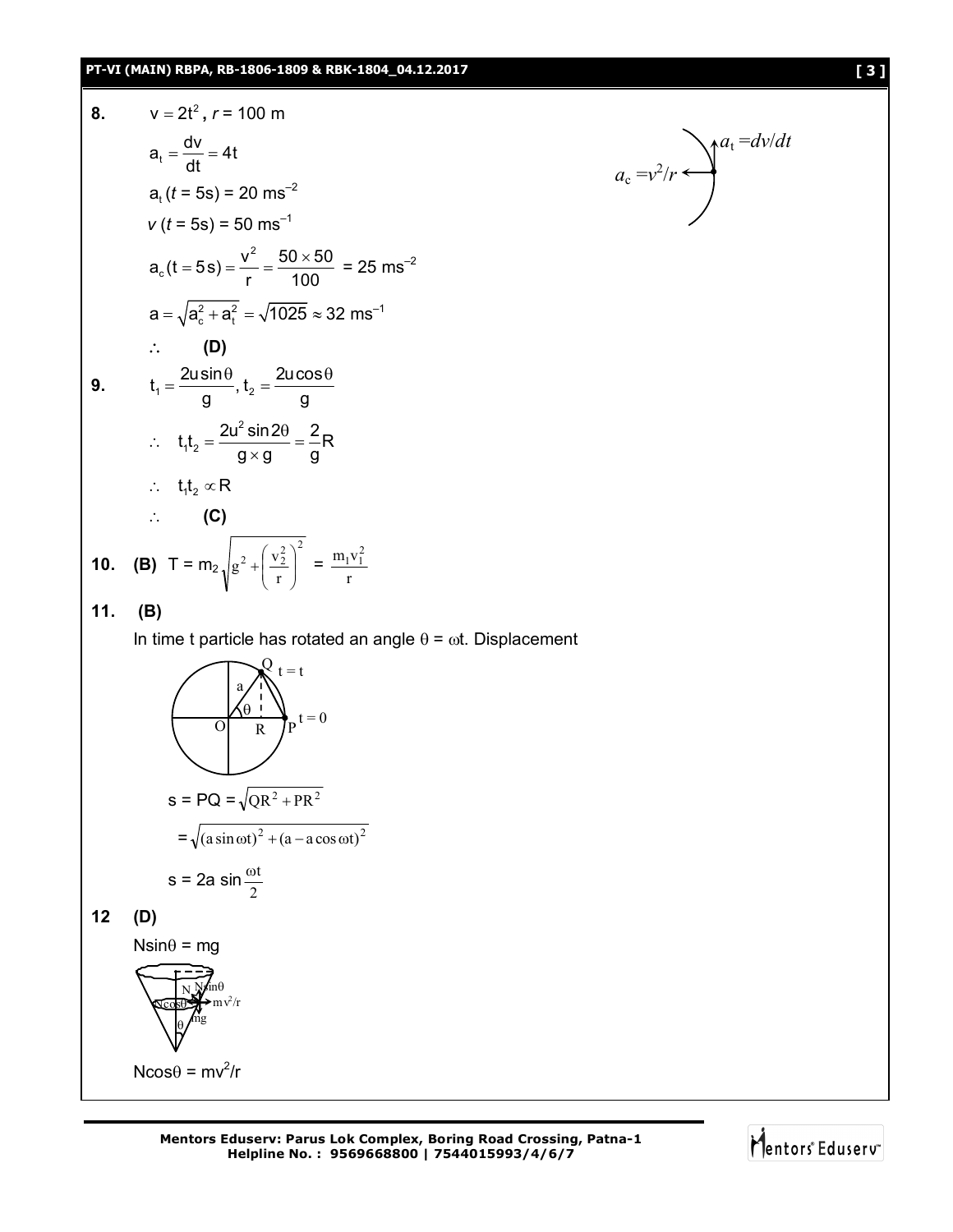### **[ 4 ] PT-VI (Main) RBPA, RB-1806-1809 & RBK-1804\_04.12.2017**

$$
\Rightarrow \tan\theta = rg/v^2
$$
\n
$$
\Rightarrow \frac{r}{h} = \frac{rg}{v^2}
$$
\n
$$
\Rightarrow h = \frac{v^2}{g} = 2.5 \text{ cm}
$$
\n13. **(D)**\n
$$
\omega = 2/\pi \text{ rev/s} = 4 \text{ rad/s}
$$
\n
$$
\sum_{i=1}^{n} \sum_{r=1}^{n} \text{max}^2 r
$$
\n
$$
\text{Tsin}\theta = m\omega^2 r
$$
\n
$$
\Rightarrow \text{Tsin}\theta = m\omega^2 (\text{Lsin}\theta)
$$
\n
$$
\Rightarrow \text{T} = m\omega^2 \text{L} = m(4)^2 \text{L} = 16 \text{mL}
$$
\n14. **(D)**\n
$$
\therefore \text{ Cyclist returns at initial point}
$$
\n
$$
\therefore \text{ Displacement} = 0
$$
\n
$$
v_{av} = \frac{s}{t} = \frac{R + \frac{\pi R}{2} + R}{(1/6)} = 6R (2 + \pi/2)
$$
\n
$$
= 21.4 \text{ km}
$$
\n15. **(B)**\n
$$
W_g + W_{Fr} = \Delta K
$$
\n
$$
W_g = -W_{Fr}
$$
\n
$$
\boxed{W_{Fr} = -mgh}
$$
\n
$$
W_f + W_g + W_f = \Delta k
$$
\n
$$
W_f = -W_g - W_{Fr}
$$
\n
$$
(W_F = 2mgh)
$$
\n16. **(C)**

The work done by man is negative of magnitude of decrease in potential energy of chain.

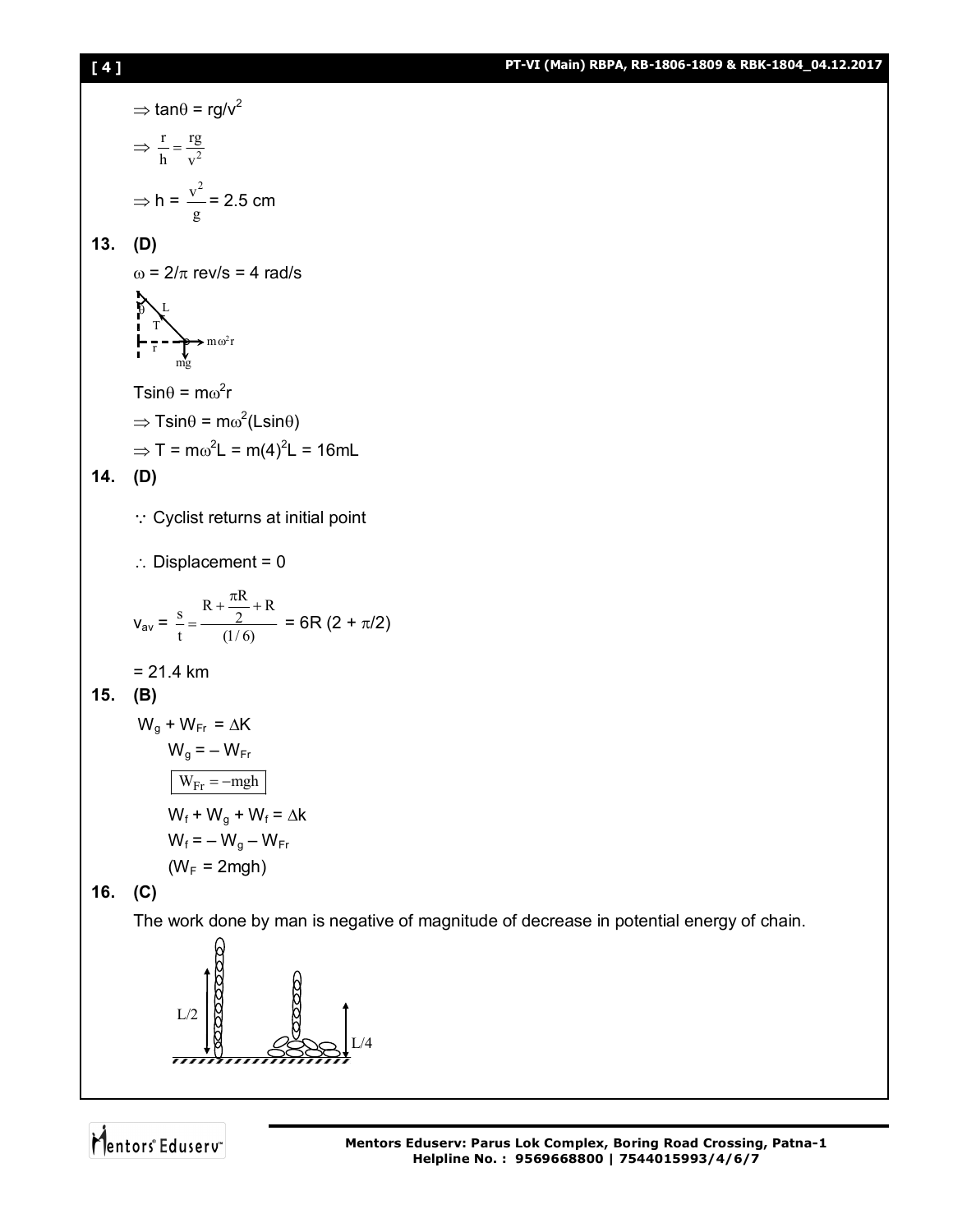$$
\Delta U = mg \frac{L}{2} - \frac{m}{2}g \frac{L}{4} = 3 mg \frac{L}{8}
$$
  
\n
$$
\therefore W = -\frac{3mg\ell}{8}
$$
  
\n17. **(D)** 
$$
\therefore \vec{F} = -\left[\frac{\Delta U}{\Delta x}\hat{i} + \frac{\Delta U}{\Delta y}\hat{j}\right] = -[-7\hat{i} + 24\hat{j}]
$$
  
\n
$$
\therefore F = \sqrt{7^2 + 24^2} = 25 N \Rightarrow a = F/m = 25/5 = 5 m/s^2
$$
  
\n
$$
\therefore v = u + at
$$
  
\n
$$
= 0 + 5 \times 2 = 10 m/s
$$
  
\n18. **(A)**  
\nPower = Av<sup>3</sup>d  
\n
$$
= (Av)(v2d)
$$
  
\n
$$
= (volumene per sec) \times (pressure)
$$
  
\n
$$
= \frac{4000 \times 10^{-6}}{60} \times (130 \times 10^{-3} \times 13.6 \times 10^{3} \times 10)
$$
  
\n
$$
= 1.15 watt
$$
  
\n19. Total frictional force on  $AB = \int_{x}^{L} \frac{Mg}{L} Kx dx$   
\n
$$
\therefore \text{Heat generated}
$$
  
\n
$$
= \int_{0}^{L} \frac{MgK}{L} \left[\frac{L^2 - x^2}{2}\right] dx = \frac{KmgL^2}{3}
$$

**20. [C]**

The capacitor is charged by a battery of 25 V. Let the magnitude of surface charge density on each plate be  $\sigma$ . Before inserting the dielectric slab, electric field strength between the plates,

$$
E = \frac{\sigma}{\epsilon_0} = \frac{V}{d}
$$
  
or 
$$
E = \frac{\sigma}{\epsilon_0} = \frac{25}{5 \times 10^{-3}} = 5000 \text{ N/C}
$$

The capacitor is disconnected from the battery but charge on it will not change so that  $\sigma$  has the same value. When a dielectric slab of thickness 3mm is placed between the plates, the thickness of air between the plates will be  $5 - 3 = 2$  mm. Electric field strength in air will have the same value (5000 N/C) but inside the dielectric, it will be  $\frac{500}{K}$  $\frac{5000}{\text{K}} = \frac{500}{10}$ 5000

= 500 N/C

so potential difference =  $E_{air}$  d<sub>air</sub> +  $E_{med}$  d<sub>med</sub> = 5000 × (2 × 10<sup>-3</sup>) + 500 × (3 × 10<sup>-3</sup>)

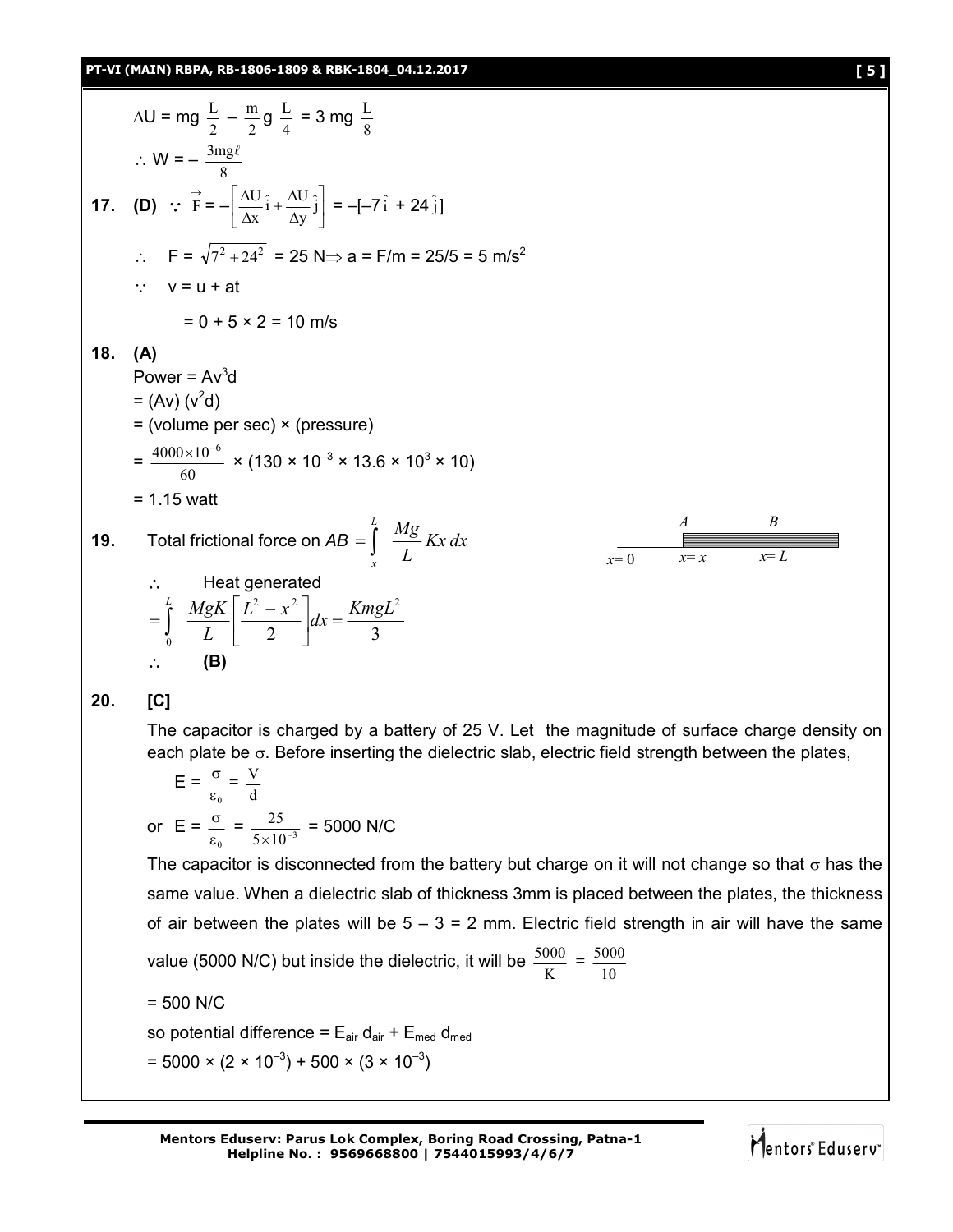**[ 6 ] PT-VI (Main) RBPA, RB-1806-1809 & RBK-1804\_04.12.2017**  $= 11.5 V$ **21.** Assuming sphere is complete then charge on it = 2*Q* So potential at point *P* due to this spherical charge = *d* 2*Q* 4 1  $\pi \varepsilon_0$ Hence potential due to hemisphere = *d Q*  $4\pi\epsilon_0$ 1 πε **(A) 22. (A)**  $E_0 = \frac{kq}{1^2} + \frac{kq}{2^2}$  $\frac{kq}{2^2} + \frac{kq}{4^2}$  $\frac{kq}{4^2} + \frac{kq}{8^2}$  $\frac{\text{kq}}{\text{s}^2}$  ………… $\infty$  $E = kq | 1 + \frac{1}{4} + \frac{1}{16} + \frac{1}{64} + \dots \infty$  $\bigg)$  $\left(1+\frac{1}{4}+\frac{1}{16}+\frac{1}{64}+\dots\infty\right)$  $\overline{\phantom{0}}$  $\left(1+\frac{1}{4}+\frac{1}{16}+\frac{1}{64}+\dots\infty\right)$ 1 16 1 4  $1 + \frac{1}{1}$  $E = kq \mid \frac{q}{1}$ J  $\left(\frac{q}{1}\right)$  $\overline{\phantom{0}}$ ſ  $1 - r$  $\left(\frac{q}{q}\right) = kq$ . J J  $\left(\frac{1}{4}\right)$  $\setminus$  $-\left(\frac{1}{4}\right)$  $1-\frac{1}{2}$  $\frac{1}{\binom{1}{3}} = \frac{\text{kq}}{3}$ kq 4  $12 \times 10^3 = \frac{9 \times 10}{3}$  $\frac{9\times10^{9}\times4}{2}$  × q : q = 1µC **23. (A)** Initially force on charge  $q_0$  is  $F = q_0(2E) = 2q_0E$ If separation between the plates is doubled  $E=$  same  $\therefore$  F = same **24.**  $(C_{\infty}+C)$ 1 1 2  $3C+2$  $C(C_{\infty}+C)$  $C+2C$  $C_{\infty}$   $C_{\infty}$  +  $C$   $C$   $C(C_{\infty}$  +  $+\frac{2}{a}=\frac{3C+1}{3(a)}$  $\ddot{}$  $=$  $\infty$  $\infty$  $\infty$   $\infty$  $2C_{\infty}^2 + 2CC_{\infty} - C^2 = 0 \Rightarrow C_{\infty} = C \left| \frac{-1 + \sqrt{3}}{2} \right|$ J  $\left( \right)$  $\overline{\phantom{a}}$  $\setminus$  $\left( -1 + \right)$  $\alpha = C \left( \frac{1}{2} \right)$  $C_{\infty} = C \frac{-1 + \sqrt{3}}{2}$  **(C) 25. (B)** Potential at centre =  $V_q$  + V<sub>induced</sub>  $= V_{0} + 0$  $= V_q = \frac{q}{4\pi \epsilon_0 r}$ q  $\pi \in_0$ Potential at P = potential at C + + + + + + – – – – – E E –  $+$  Q – Q

Mentors<sup>e</sup> Eduserv<sup>®</sup>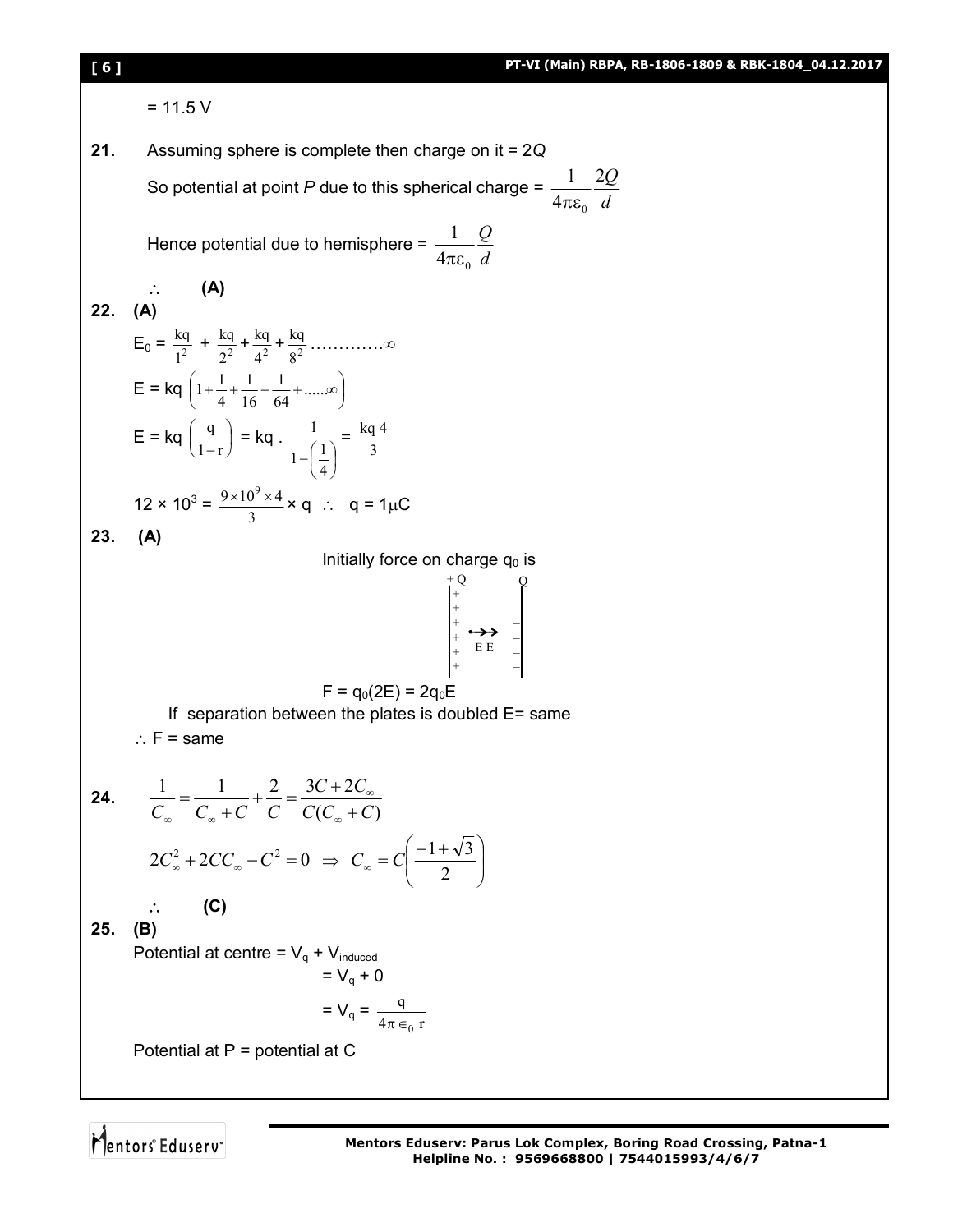#### **PT-VI (MAIN) RBPA, RB-1806-1809 & RBK-1804\_04.12.2017 [ 7 ]**

$$
V_{q} + V_{induced} = \frac{q}{4\pi\epsilon_{0} r}
$$
  
\n
$$
V_{induced} = \frac{q}{4\pi\epsilon_{0} r} - \frac{q}{4\pi\epsilon_{0} r_{1}} = \frac{kq}{r} - \frac{kq}{r_{1}}
$$
  
\n26. (D)  
\n
$$
F_{Res} = 2F \cos \frac{120}{2} \bigwedge_{n=1}^{n} A + Q
$$
  
\n
$$
F_{Res} = 2F \cos \frac{120}{2} \bigwedge_{n=1}^{n} A + Q
$$
  
\n
$$
F_{res} = \frac{2F \cos \frac{120}{2}}{4} \bigwedge_{n=1}^{n} A
$$
  
\n
$$
F_{res}
$$
  
\n
$$
F_{res}
$$
  
\n27. [C]  
\n
$$
C_{eff} = \frac{\epsilon_{0} A}{d} \text{ since effective capacitance between plates A and E is zero}
$$
  
\n
$$
\therefore U = \frac{1}{2} C V^{2} = \frac{\epsilon_{0} A}{2d} V^{2}
$$
  
\n28. (B)  
\n
$$
+ \frac{1}{\sqrt{1 + \frac{1}{1 + \frac{1}{1 + \frac{1}{1 - \frac{1}{1 - \frac{1}{1 - \frac{1}{1 - \frac{1}{1 - \frac{1}{1 - \frac{1}{1 - \frac{1}{1 - \frac{1}{1 - \frac{1}{1 - \frac{1}{1 - \frac{1}{1 - \frac{1}{1 - \frac{1}{1 - \frac{1}{1 - \frac{1}{1 - \frac{1}{1 - \frac{1}{1 - \frac{1}{1 - \frac{1}{1 - \frac{1}{1 - \frac{1}{1 - \frac{1}{1 - \frac{1}{1 - \frac{1}{1 - \frac{1}{1 - \frac{1}{1 - \frac{1}{1 - \frac{1}{1 - \frac{1}{1 - \frac{1}{1 - \frac{1}{1 - \frac{1}{1 - \frac{1}{1 - \frac{1}{1 - \frac{1}{1 - \frac{1}{1 - \frac{1}{1 - \frac{1}{1 - \frac{1}{1 - \frac{1}{1 - \frac{1}{1 - \frac{1}{1 - \frac{1}{1 - \frac{1}{1 - \frac{1}{1 - \frac{1}{1 - \frac{1}{1 - \frac{1}{1 - \frac
$$

**Mentors Eduserv: Parus Lok Complex, Boring Road Crossing, Patna-1 Helpline No. : 9569668800 | 7544015993/4/6/7**

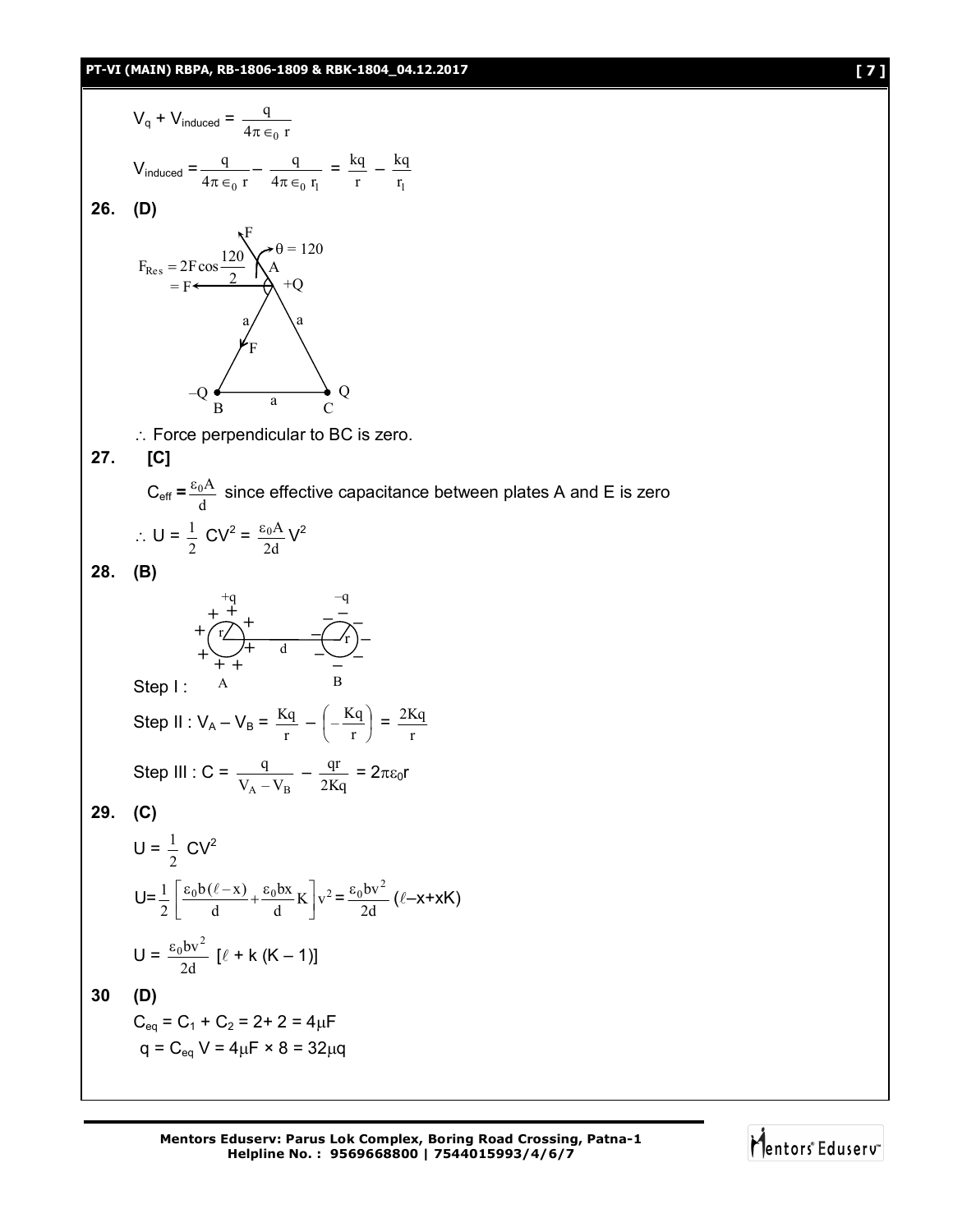| [ 8 ] | PT-VI (MAIN) RBPA, RB-1806-1809 & RBK-1804_04.12.2017                                                                                               |
|-------|-----------------------------------------------------------------------------------------------------------------------------------------------------|
|       | <b>CHEMISTRY</b>                                                                                                                                    |
| 31.   | (D)                                                                                                                                                 |
|       | Equivalent mass of KMnO <sub>4</sub> in acidic, basic and neutral medium are 31.6 158 and 52.6. The<br>ratio will be 31.6 : 158 : 52.6.             |
|       | Acid medium<br>Neutral medium<br>Basic medium<br>and the control of the<br>$\mathcal{L}_{\rm{max}}$                                                 |
|       | $E_w = \frac{M_w}{5} = \frac{158}{5}$ $\qquad \qquad E_w = \frac{M_w}{1} = \frac{158}{1} = 158$ $\qquad \qquad E_w = \frac{M_w}{3} = \frac{158}{3}$ |
|       | $\therefore$ 15<br>3<br>5                                                                                                                           |
| 32.   | (C)                                                                                                                                                 |
|       | $W = \Delta E$ (For q = 0)                                                                                                                          |
|       | $-P_{\rm ext}\Delta V = nC_{V}\Delta T$                                                                                                             |
|       | $-1(2-1)=1\times\frac{3}{2}R(T_{f}-T)$                                                                                                              |
|       | $\frac{-2}{3R} = T_f - T$                                                                                                                           |
|       | $T_f = T - \frac{2}{3 \times 0.0821}$                                                                                                               |
| 33.   | (C)                                                                                                                                                 |
|       | The van der Waals' equation for 1 mol gas will be                                                                                                   |
|       | $\left  P + \frac{a}{\sqrt{2}} \right  [V - b] = RT$                                                                                                |
|       | Since, $b = 0$                                                                                                                                      |
|       | $\therefore$ PV = RT - $\frac{a}{v}$ (y = c + MX form)                                                                                              |
|       | when PV is plotted against $(1/V)$ , we get straight line with negative slope, i.e. $(-a)$ .                                                        |
|       | $\therefore$ Slope = $\frac{21.1-24.6}{3}$ = -1.5 = -a                                                                                              |
|       | $a = 1.5$                                                                                                                                           |
| 34.   | (C)                                                                                                                                                 |
|       | Work done = Area under BC line                                                                                                                      |
|       | $\frac{1}{2}(6P_1+P_1)\times 2V_1 = 7P_1V_1$                                                                                                        |
|       |                                                                                                                                                     |
|       | Mentors Edusery: Parus Lok Complex, Boring Road Crossing, Patna-1                                                                                   |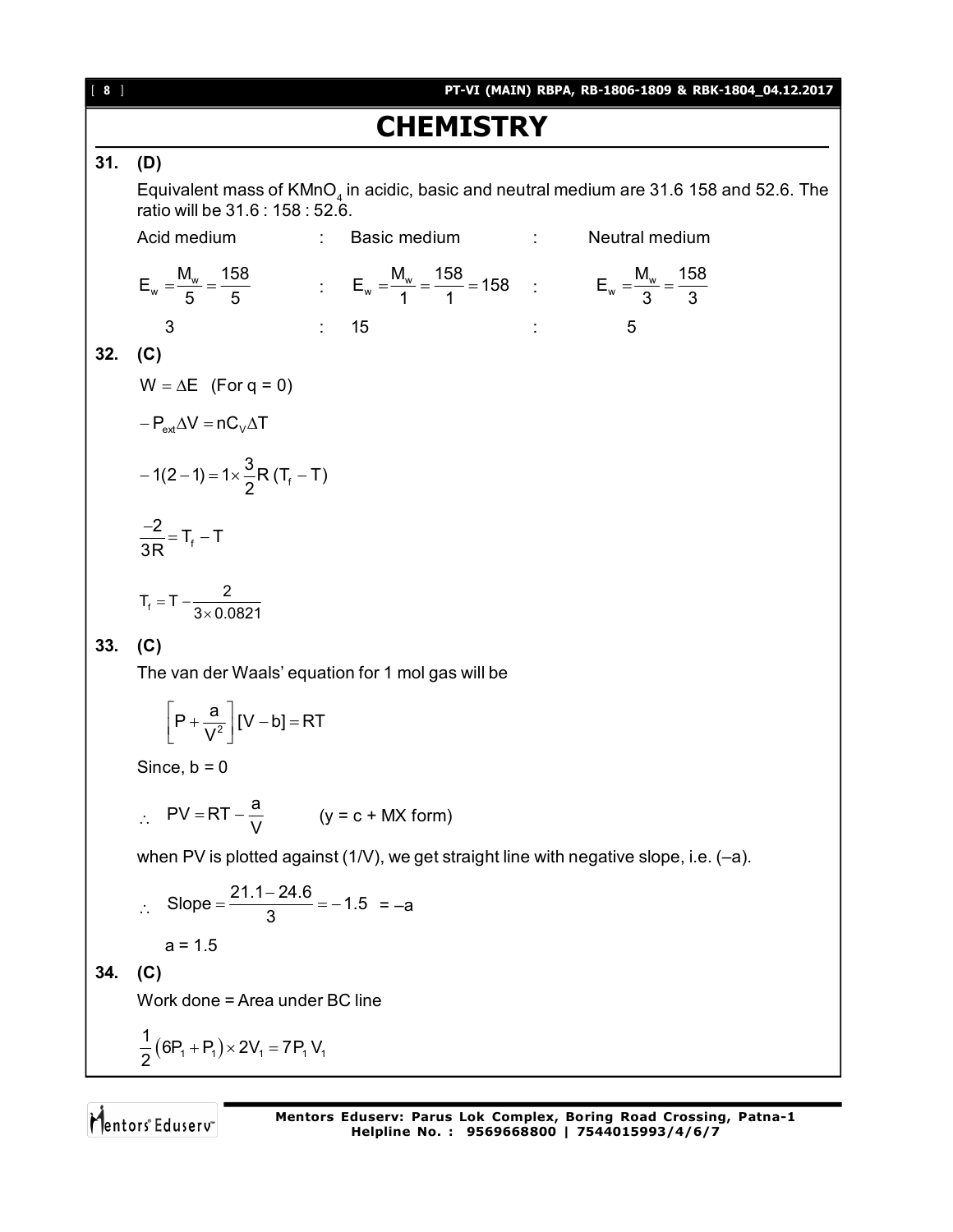

Mentors Eduserv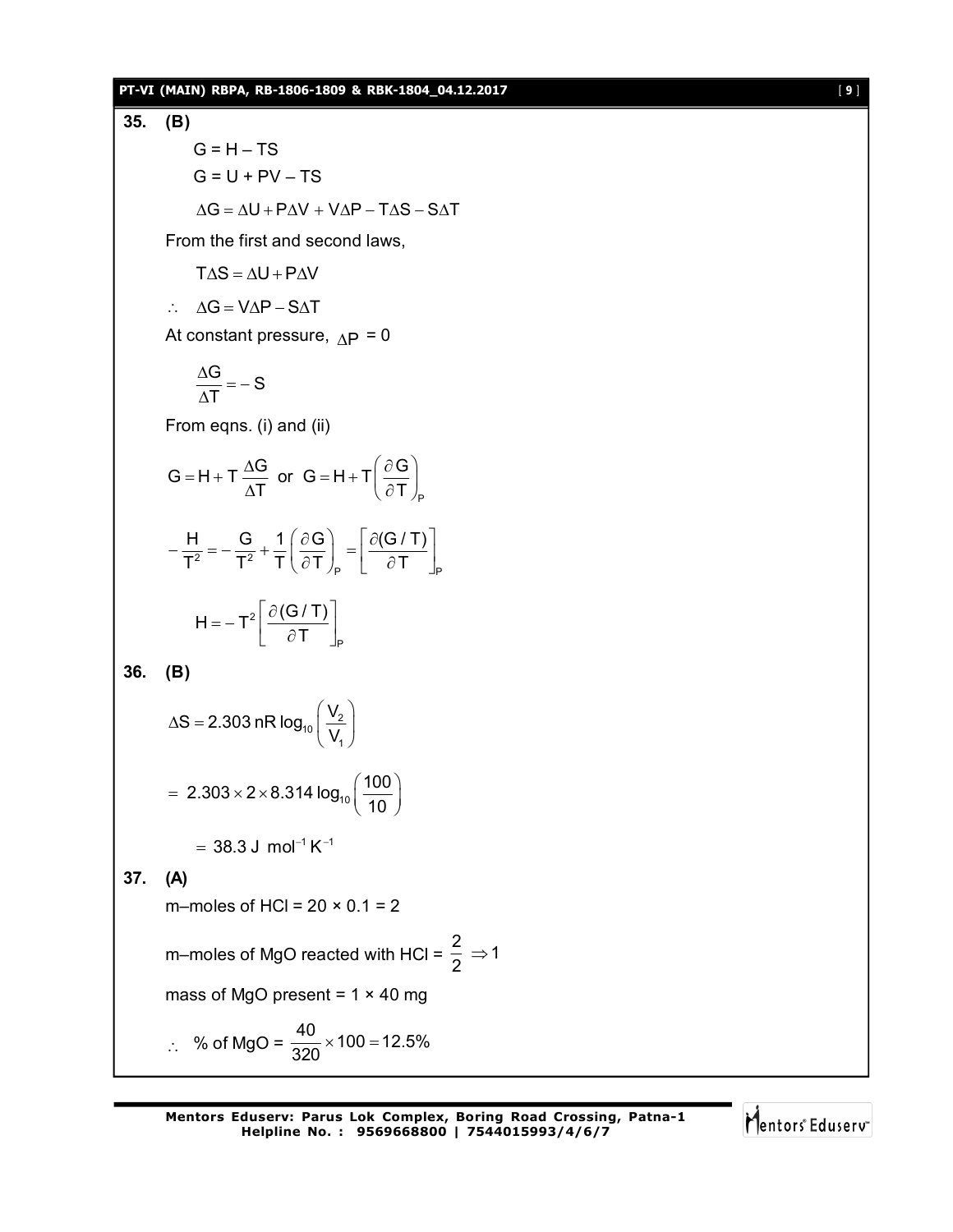101 97-VI (MAIN) RBPA, RB-1806-1809 8 RBK-1804\_043.22017  
\n
$$
\frac{r_{\text{Cr}_4, \text{COH}_4}}{r_{\text{Cr}_4}} = \sqrt{\frac{M_{\text{CH}_4, \text{COH}_4}}{M_{\text{CH}_4, \text{COH}_4}}} \times \frac{P_{\text{CH}_4, \text{OCH}_4}}{P_{\text{CH}_4}}
$$
\n
$$
= \sqrt{\frac{16}{6}} \ln K_{\text{P}} = \frac{AH}{RT^2}
$$
\n40. (C)  
\n0.40 = a × (1000) + b × 10  
\n0.4 = 1000a + 10b  
\n0.92 – a T<sub>2</sub><sup>3</sup> + bT<sub>2</sub>  
\n⇒ 0.92 = a × 8000 + 20b  
\nfrom Eqs. (1) and (2)  
\n $a = 2 × 10^{-3}$ , b = 0.038  
\n
$$
S_m = \int \frac{aT^3 + bT}{T} \cdot dT
$$
\n
$$
= \frac{a[T_2^3 - T_1^3]}{3} + b[T_2 - T_1]
$$
\n= 0.813 J/K – mol  
\n41. (C)  
\n42. (C)  
\ncompound 'A' can show only optical isomerism due to presence of a chiral carbon, 'B' can  
\nshow only geometrical isomerism. C' can show both geometrical as well as optical isomer-  
\nism, D can show only optical isomerism.  
\n43. (C)  
\n(A) & (B) Cis-1,3-dimethyl cyclohexane & (D) is trans-1,4-dimethyl cyclohexane

Mentors<sup>e</sup> Eduserv<sup>-</sup>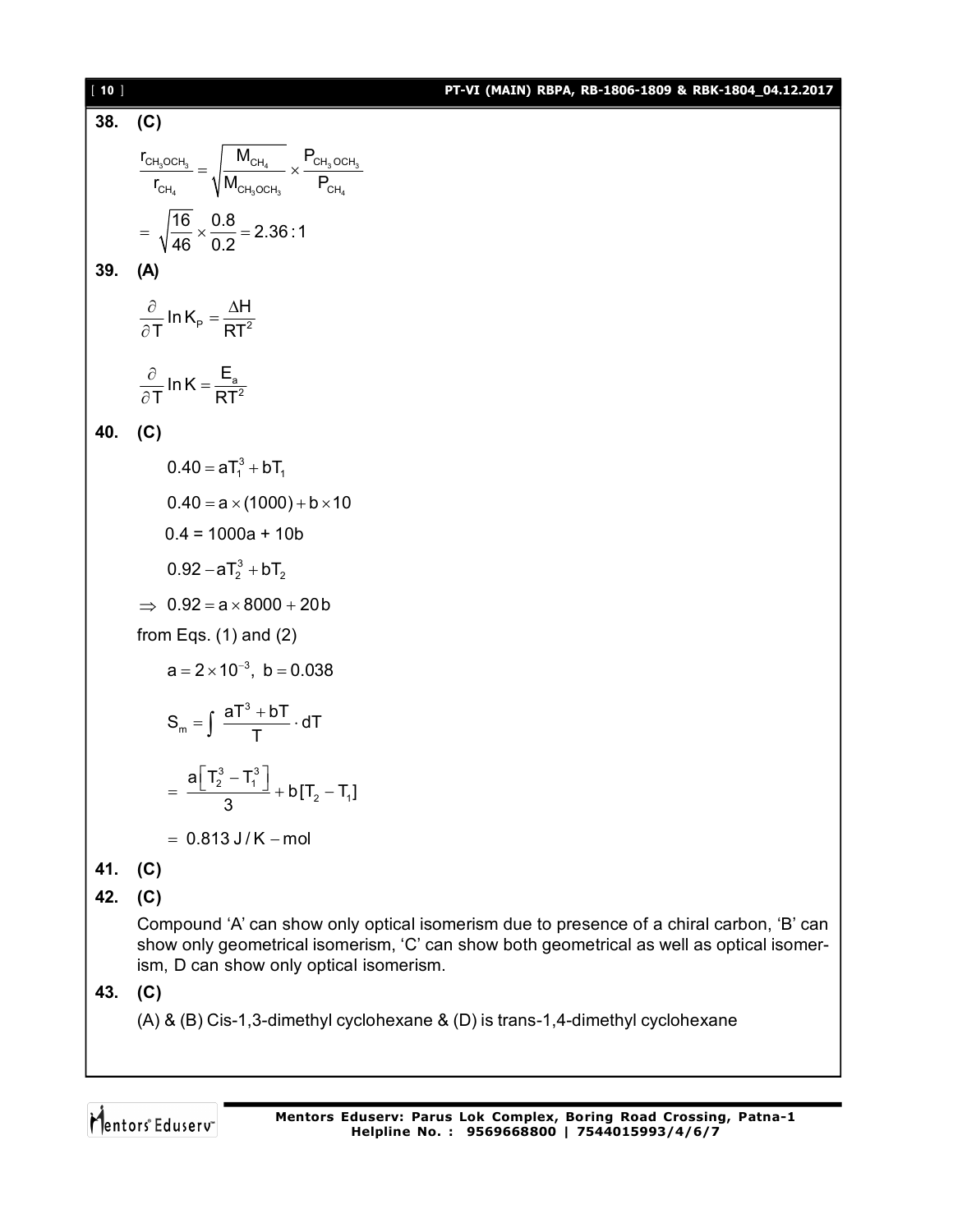|     | PT-VI (MAIN) RBPA, RB-1806-1809 & RBK-1804_04.12.2017<br>$[11]$                                                                                                                                                                                                                                                                                                                                                                                                                                                                         |
|-----|-----------------------------------------------------------------------------------------------------------------------------------------------------------------------------------------------------------------------------------------------------------------------------------------------------------------------------------------------------------------------------------------------------------------------------------------------------------------------------------------------------------------------------------------|
| 44. | (D)                                                                                                                                                                                                                                                                                                                                                                                                                                                                                                                                     |
|     | The compound P is identical with (D) because both are meso. $(A, B & C)$ are optically active.                                                                                                                                                                                                                                                                                                                                                                                                                                          |
| 45. | (C)                                                                                                                                                                                                                                                                                                                                                                                                                                                                                                                                     |
| 46. | (D)                                                                                                                                                                                                                                                                                                                                                                                                                                                                                                                                     |
| 47. | (A)                                                                                                                                                                                                                                                                                                                                                                                                                                                                                                                                     |
|     | melting point ∞ closed packing.                                                                                                                                                                                                                                                                                                                                                                                                                                                                                                         |
|     | p-substituted benzene has linear geometry and such molecules are closely packed in their<br>solid state.                                                                                                                                                                                                                                                                                                                                                                                                                                |
| 48. | (C)                                                                                                                                                                                                                                                                                                                                                                                                                                                                                                                                     |
| 49. | (B)                                                                                                                                                                                                                                                                                                                                                                                                                                                                                                                                     |
| 50. | (B)                                                                                                                                                                                                                                                                                                                                                                                                                                                                                                                                     |
| 51. | (C)                                                                                                                                                                                                                                                                                                                                                                                                                                                                                                                                     |
|     | [Fe $(O_2)(CN)_4Cl^{4-}$                                                                                                                                                                                                                                                                                                                                                                                                                                                                                                                |
|     | Chlorotetracyano superoxoferrate (II) anion.                                                                                                                                                                                                                                                                                                                                                                                                                                                                                            |
| 52. | (C)                                                                                                                                                                                                                                                                                                                                                                                                                                                                                                                                     |
|     | $[Cu(NH3)4][PtCl4]$<br>$\begin{bmatrix}$ $\begin{bmatrix}$ $\begin{bmatrix}$ $\end{bmatrix}$ $\begin{bmatrix}$ $\begin{bmatrix}$ $\end{bmatrix}$ $\begin{bmatrix}$ $\begin{bmatrix}$ $\end{bmatrix}$ $\begin{bmatrix}$ $\begin{bmatrix}$ $\end{bmatrix}$ $\begin{bmatrix}$ $\begin{bmatrix}$ $\end{bmatrix}$ $\begin{bmatrix}$ $\begin{bmatrix}$ $\end{bmatrix}$ $\begin{bmatrix}$ $\end{bmatrix}$ $\begin{bmatrix}$ $\begin{bmatrix}$ $\end{bmatrix}$ $\begin{b$<br>$\textsf{[CuCl}_{4}\textsf{]} \textsf{[Pt(NH}_{3})_{4} \textsf{]}$ |
| 53. | (A)                                                                                                                                                                                                                                                                                                                                                                                                                                                                                                                                     |
|     | NO <sub>2</sub><br>$en^-$<br>NO <sub>2</sub><br>Co<br>Co<br>en<br>Both are geometrical isomerism<br>en<br>NO <sub>2</sub><br>Ш                                                                                                                                                                                                                                                                                                                                                                                                          |
| 54. | (D)                                                                                                                                                                                                                                                                                                                                                                                                                                                                                                                                     |
|     | Due to decerasing trend of I.E. reactivity increase along the group but due to standard electrode<br>potential reactivity of halogen in decreasing order along the group                                                                                                                                                                                                                                                                                                                                                                |
|     |                                                                                                                                                                                                                                                                                                                                                                                                                                                                                                                                         |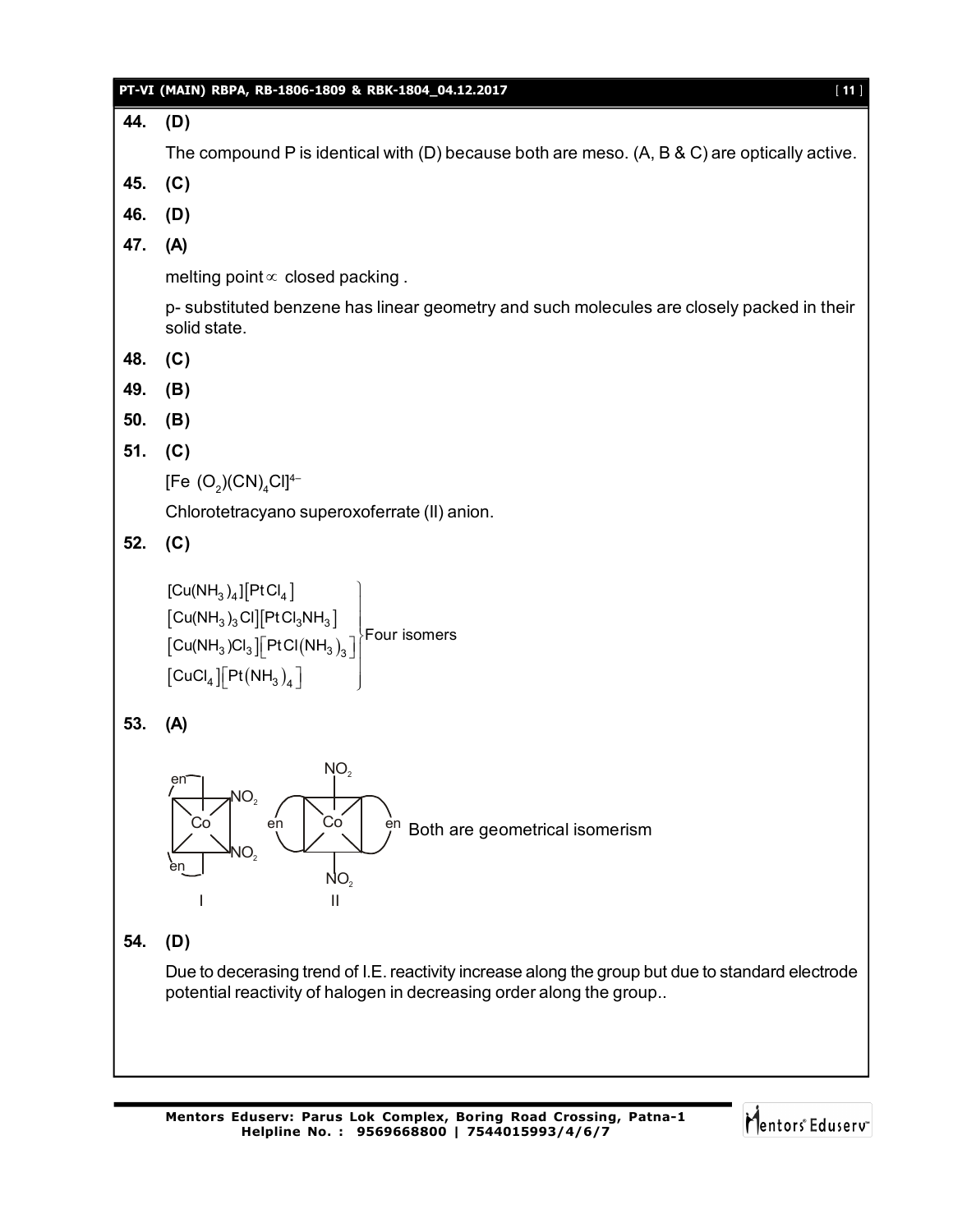

Mentors<sup>e</sup> Eduserv<sup>®</sup>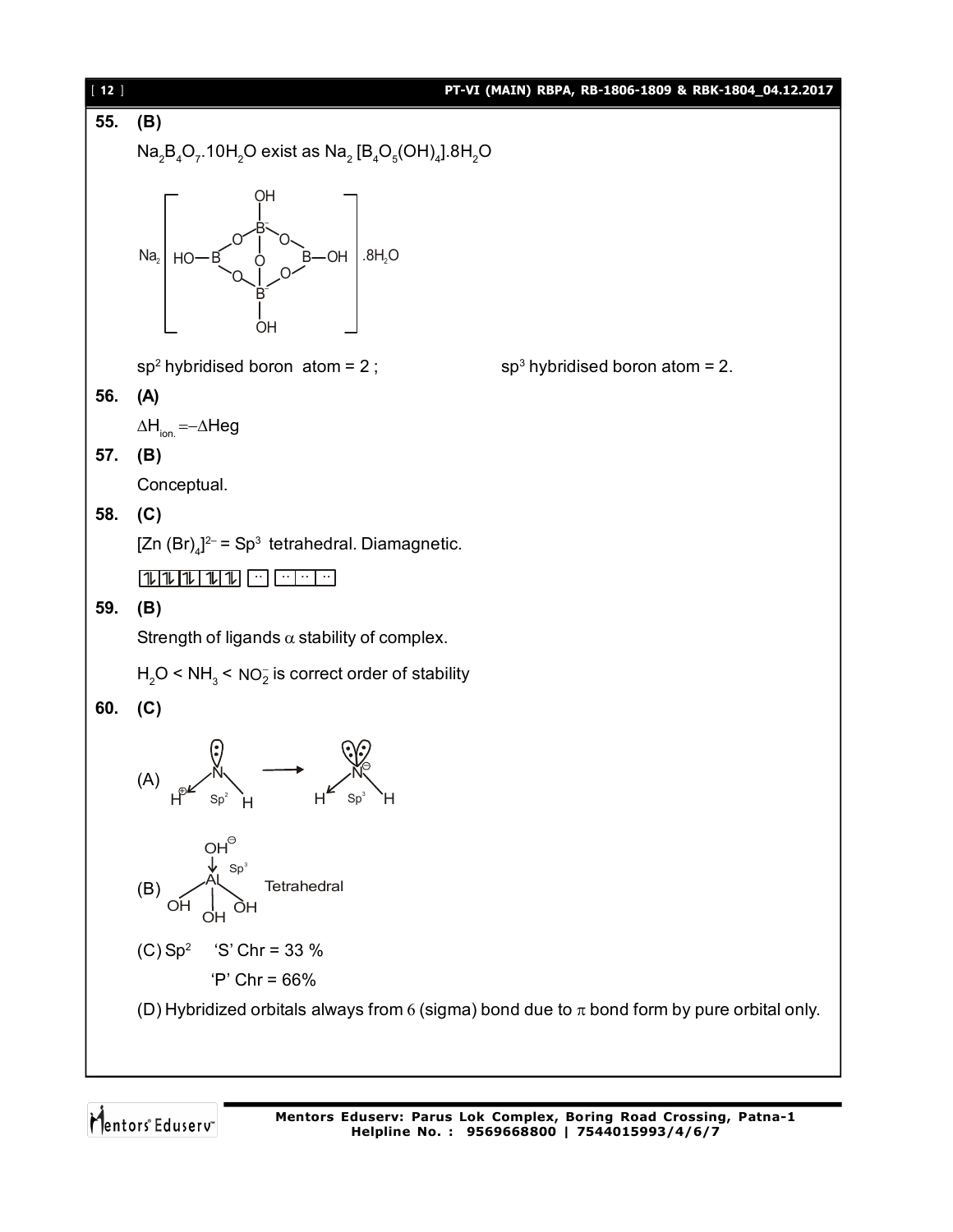

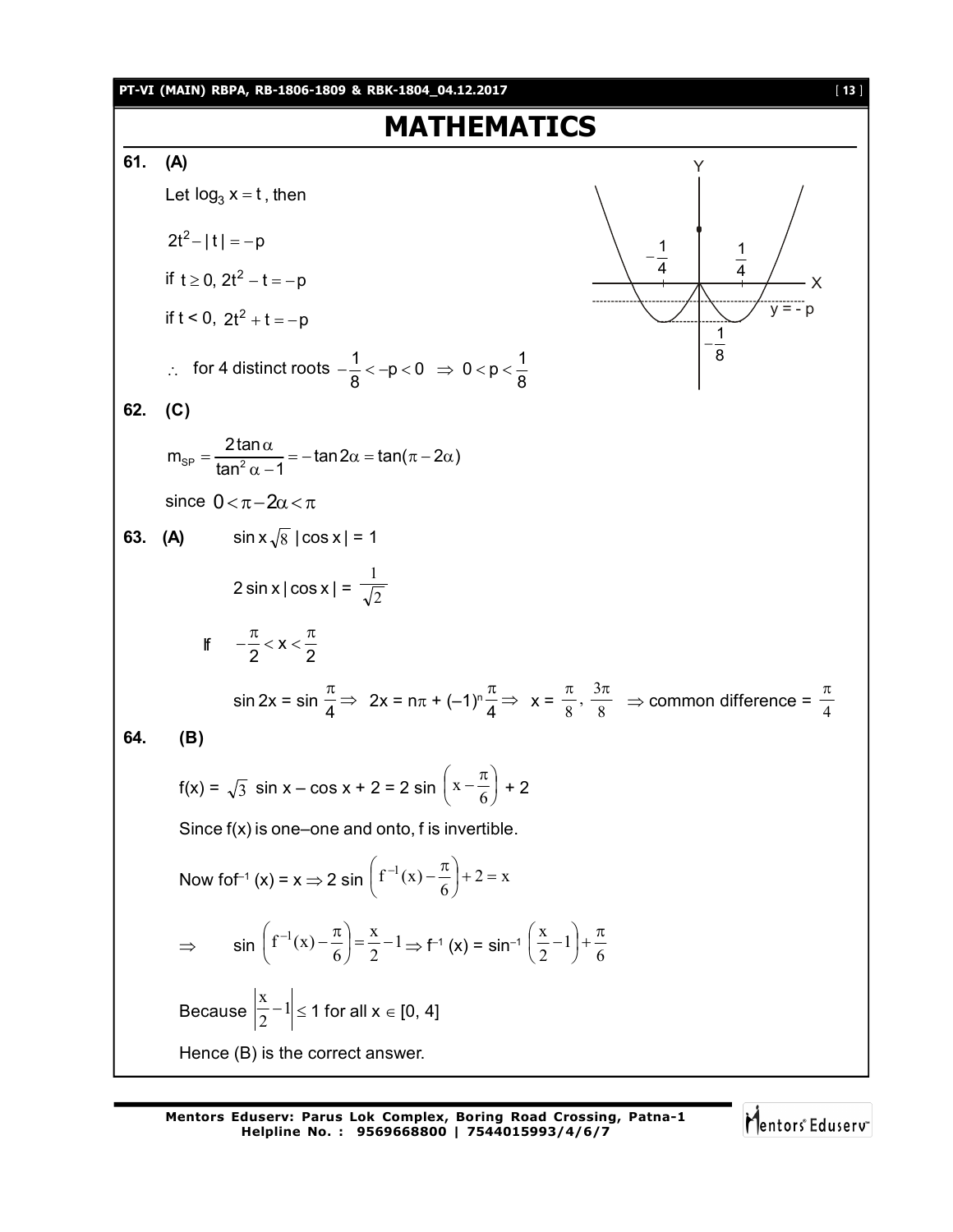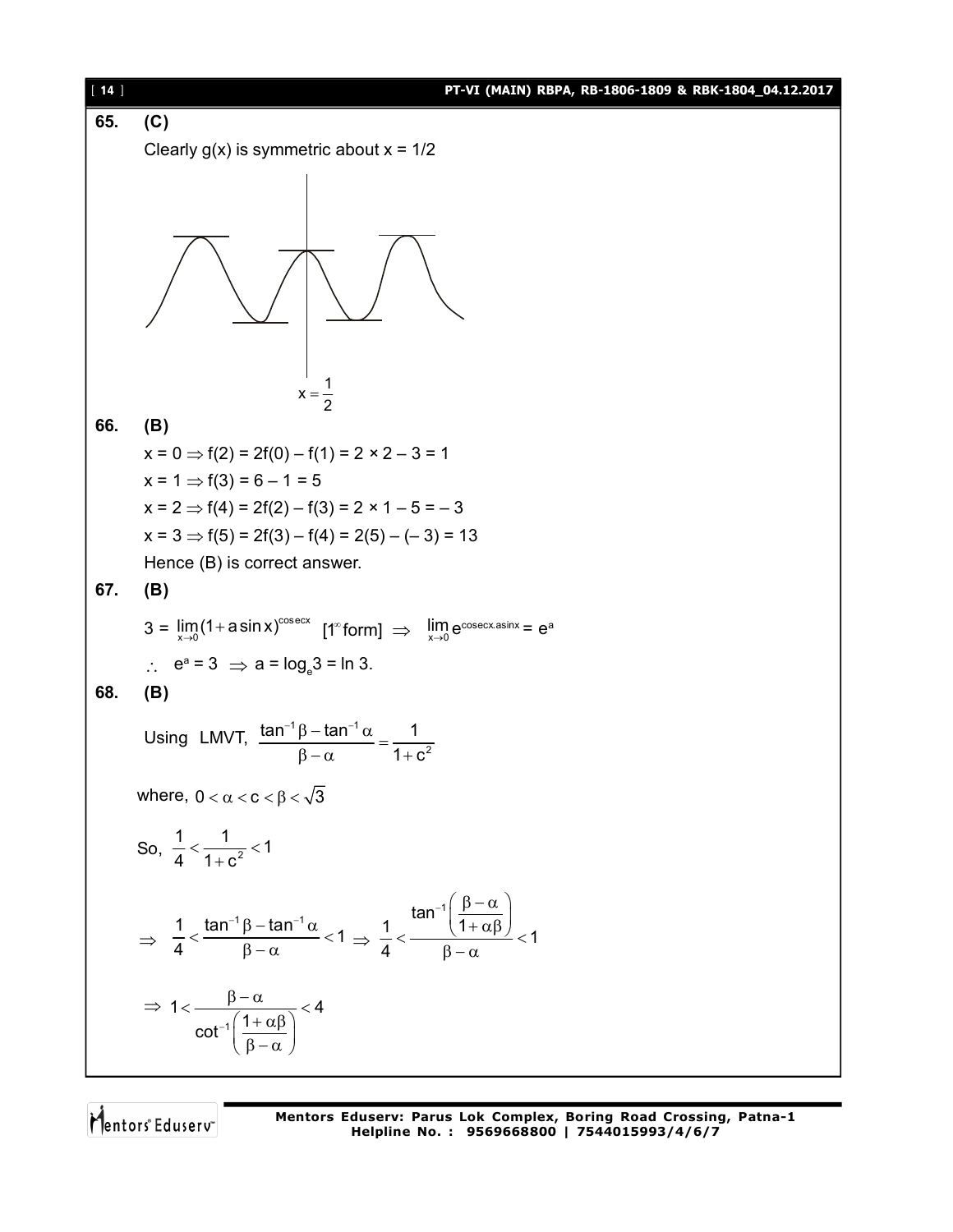#### **PT-VI (MAIN) RBPA, RB-1806-1809 & RBK-1804\_04.12.2017** [ **15** ]

## **69. (C)** Equation of Normal through A is :  $y = m_1 x - 2am_1 - am_1^3$ **A B N**  $(am_1^2, -2am_1)$ for the parabola  $y^2 = 4$ ax where 4a = 1071 Here N =  $\left(\frac{1071}{2} + \frac{1071}{4} m_1^2, 0\right)$ 2 4  $\equiv \left(\frac{1071}{2} + \frac{1071}{4}m_1^2, 0\right)$ If  $B = (h,k)$ , then  $k = \frac{1071}{4}$  m<sub>1</sub> 4  $=$ But since  $k = m_1 h - 2am_1 - am_1^3$ 1  $1''$   $2''$   $3$  $\frac{1071}{1}$ m  $m_1m_2m_3 = \frac{-k}{k} = \frac{-\frac{1}{4}}{10}$ a 1071 4  $\Rightarrow$  m<sub>1</sub>m<sub>2</sub>m<sub>3</sub> =  $\frac{-k}{a} = \frac{\frac{-101}{4}m_1}{1071}$   $\Rightarrow$  m<sub>2</sub>m<sub>3</sub> = -1 Hence option (C) **70. (D)** Intersection of the ellipse is possible if  $a > 1$  $\Rightarrow$  b<sup>2</sup> - 5b + 7 > 1  $\Rightarrow$  b<sup>2</sup> - 5b + 6 > 0  $\Rightarrow$  b  $\in$  (- $\infty$ , 2) U (3, $\infty$ ) **71. (C)**  $[sinx] + [2cosx] = -3$ Possible if  $[sinx] = -1$ ,  $[2cosx] = -2$  $\Rightarrow$   $-1 \leq$  sin x  $<$  0,  $-2 \leq$  2cos x  $<$  -1  $\Rightarrow \pi < x < 2\pi$  and  $\frac{2\pi}{3} < x < \frac{4\pi}{3}$ 3 3  $\frac{\pi}{\lambda}$  < **x** <  $\frac{4\pi}{\lambda}$   $\Rightarrow$  $x < \frac{4}{7}$ 3  $\pi < x < \frac{4\pi}{2}$ Now,  $f(x) = \sin x + \cos x = \sqrt{2} \sin \left( x + \frac{\pi}{4} \right)$  $\left(x+\frac{\pi}{4}\right)$ Clearly the range of  $f(x)$  is  $[-\sqrt{2}, -1]$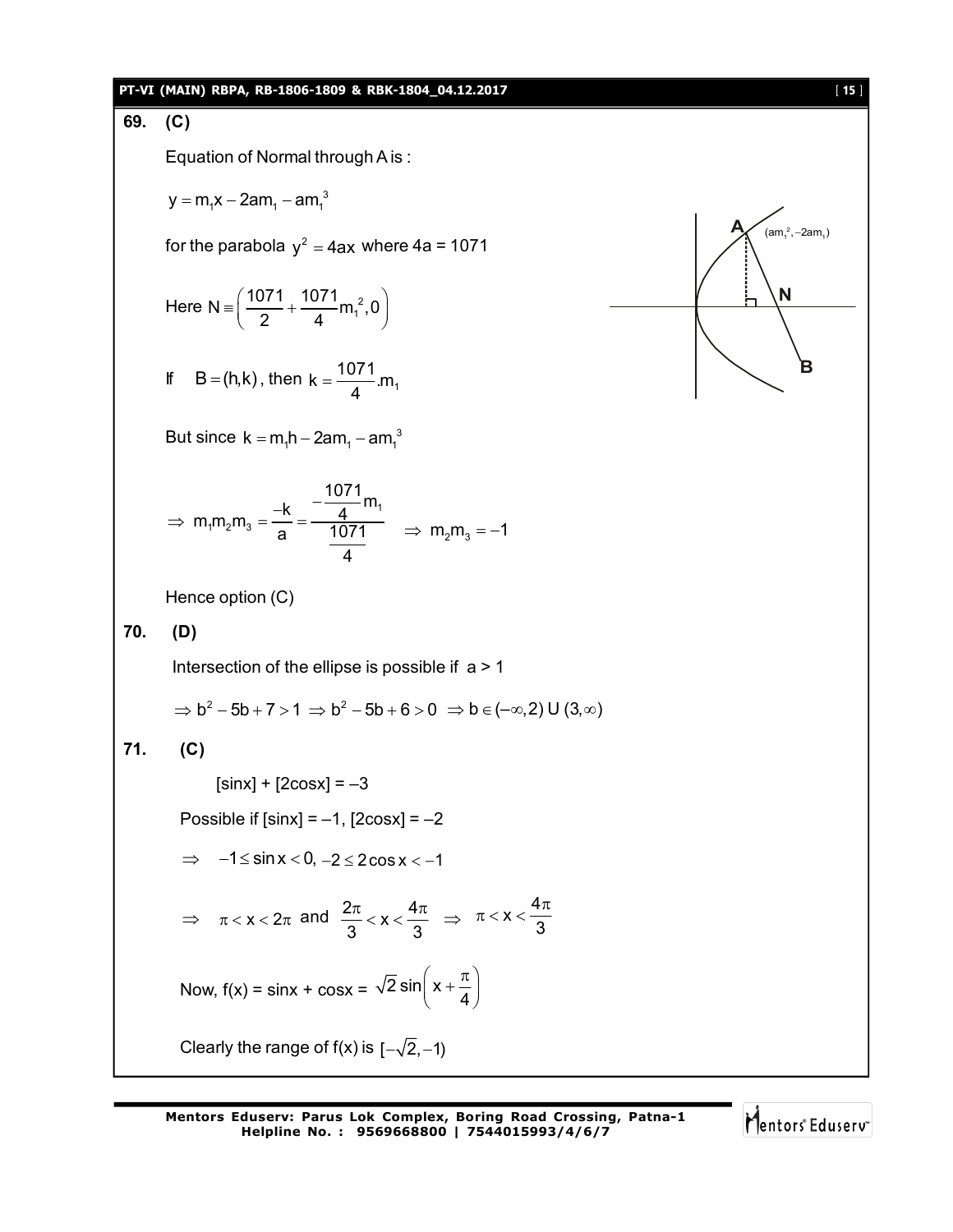72. **(D)**  
\nGiven equation is  
\n
$$
16x^2 - 8\pi x + \pi^2 + 16 = |\tan x|
$$
  
\nLet  $f(x) = 16x^2 - 8\pi x + \pi^2 + 16$   
\nand  $g(x) = |\tan x|$   
\n $\Rightarrow f(x) = 16 \left[ (x - \frac{\pi}{4})^2 + 1 \right]$   
\nor  $y = f(x)$  is an upward parabola with vertex  $(\frac{\pi}{4}, 16)$   
\nNow, from graph it is clear that  $f(x)$  and  $g(x)$  intersect at infinitely many points.  
\n73. **(B)**  
\n $m_2(x) = \min_{0 \leq t \leq x} (t^2 + (x - t)^2) = \min_{0 \leq t \leq x} 2 \left[ (t - \frac{x}{2})^2 + \frac{x^2}{4} \right] = \frac{x^2}{2}$   
\n $m_3(x) = \min_{0 \leq t \leq x} (\frac{t^2}{2} + (x - t)^2) = \min_{0 \leq t \leq x} 2 \left[ (t - \frac{x}{3})^2 + \frac{x^2}{9}x^2 \right] = \frac{x^2}{3}$   
\n...  
\n $m_n(x) = \frac{x^2}{n}$   $\therefore m_n \left( \frac{1}{\sqrt{n+1}} \right) = \frac{1}{n(n+1)} = \frac{1}{n} - \frac{1}{n+1}$   
\n $\therefore \sum_{n=1}^{k} m_n \left( \frac{1}{\sqrt{n+1}} \right) = \left( \frac{1}{1} - \frac{1}{2} \right) + \left( \frac{1}{2} - \frac{1}{3} \right) + ... + \left( \frac{1}{k} - \frac{1}{k+1} \right) = 1 - \frac{1}{k+1} = \frac{k}{k+1}$   
\n74. **(D)**  
\n**2e** =  $\sqrt{\sec^2 \theta - \tan^2 \theta} = 1$   
\nDistance between foci = 2

Mentors<sup>®</sup> Eduserv<sup>®</sup>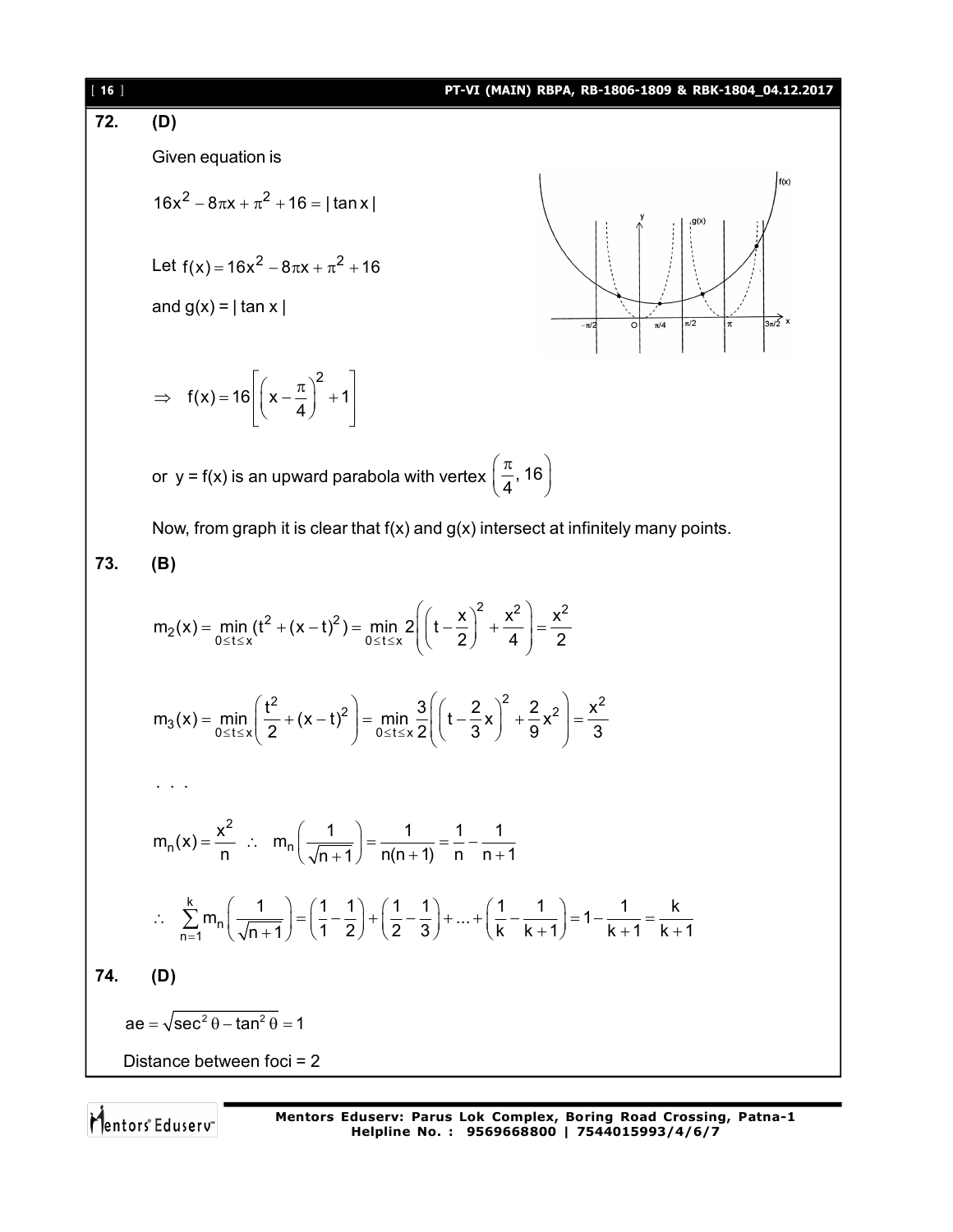#### **PT-VI (MAIN) RBPA, RB-1806-1809 & RBK-1804\_04.12.2017** [ **17** ]

75. (B)  
\n
$$
p_1p_2 = \frac{a^2b^2}{a^2 + b^2} = \frac{a^2 \cdot a^2(e^2 - 1)}{a^2 e^2} = 6
$$
\n
$$
\frac{2a^2}{a^2} = 6 \Rightarrow a^2 = 9 \Rightarrow a = 3
$$
\nHence  $2a = 6$   
\n76. (D)  
\n $f(1) = -6$   
\nfor maximum at x = 1  
\n
$$
\lim_{x \to 1} f(x) = \tan^{-1} \alpha - 5 < -6
$$
  
\n
$$
\tan^{-1} \alpha < -1 \Rightarrow \alpha < -\tan 1
$$
  
\n77. (B)  
\n
$$
x = \frac{b.(a \cos \beta) - a(b \cos \alpha)}{b - a} \quad y = \frac{b.(a \sin \beta) - a(b \sin \alpha)}{b - a}
$$
\n
$$
\Rightarrow \frac{x}{y} = \frac{\cos \beta - \cos \alpha}{\sin \beta - \sin \alpha}
$$
\n
$$
\Rightarrow \frac{x}{y} = \frac{2 \sin(\frac{\beta + \alpha}{2}) \sin(\frac{\alpha - \beta}{2})}{2 \cos(\frac{\beta + \alpha}{2}) \sin(\frac{\beta - \alpha}{2})}
$$
\n
$$
\Rightarrow x \cos(\frac{\alpha + \beta}{2}) = -y \sin(\frac{\alpha + \beta}{2}) = 0
$$
\n78. (A)  
\nLet x = r \cos \theta and y = r \sin \theta, then  $x^2 + y^2 = r^2$   
\nNow  $3x^2 - 4xy + 2y^2 = 12$   
\n
$$
\Rightarrow r^2 = \frac{24}{5 + \cos 2\theta - 4 \cos \theta \sin \theta + 2 \sin^2 \theta} = 12
$$

Mentors<sup>e</sup> Eduserv<sup>-</sup>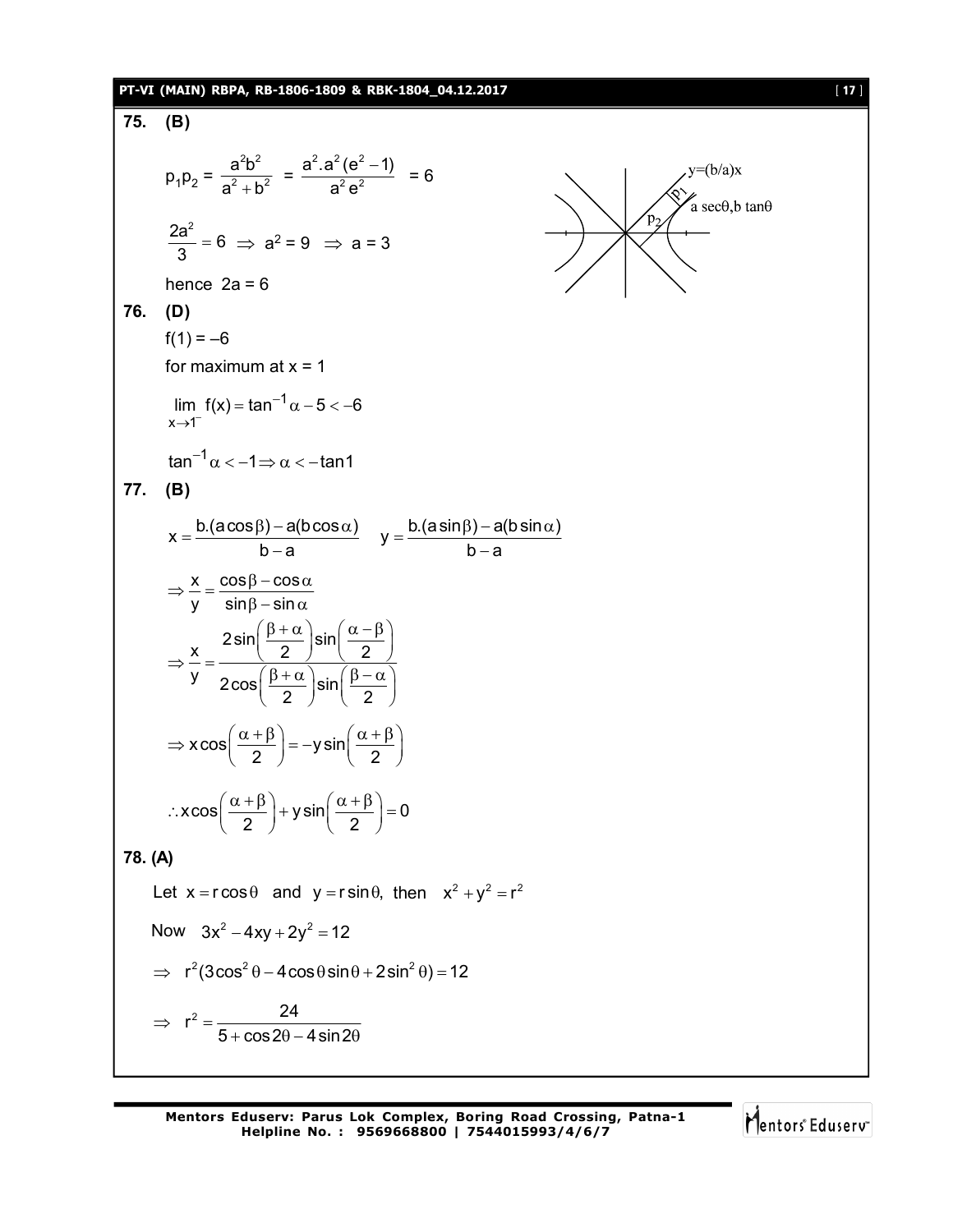13. 
$$
m = \frac{24}{5 + \sqrt{17}} = 3(5 - \sqrt{17})
$$
 and  $n = \frac{24}{5 - \sqrt{17}} = 3(5 + \sqrt{17})$ .  
\n79. (C)  
\nA rectangular hyperbola circumscribing a  $\triangle$  also passes through its orthocentre  
\nif  $(ct_0, \frac{c}{t_1})$  where  $i = 1, 2, 3$  are the vertices of the  $\triangle$  therefore orthocentre is  
\n $(\frac{-c}{t_1 t_2 t_3})$ , where  $t_1 t_2 t_3 t_4 = 1$ . Hence orthocentre is  $(-ct_4, \frac{-c}{t_4}) = (-x_4, -y_4)$   
\n80. (C)  
\n $f(x) = cos^{2}x + cos^{2}2x + cos^{3}3x = 1 + cos^{2}x + cos^{2}2x - sin^{2}3x$   
\n $= 1 + cos^{5}x + cos5x$ .cos x = 1 + cos(x cos x + cos5x)  
\n $\Rightarrow cosx . cos2x . cos3x = 0$   
\n $\Rightarrow x = (2n - 1)\frac{\pi}{2}$  or  $x = (2n - 1)\frac{\pi}{6}$  or  $x = (2n - 1)\frac{\pi}{6}$   
\n $\Rightarrow x = \frac{\pi}{2}, \frac{\pi}{4}, \frac{3\pi}{4}, \frac{\pi}{6}, \frac{5\pi}{6} \Rightarrow no.6 \text{ values of } x = 5$   
\n81. (D)  
\nTangent at "passes through (h, k)  
\n $\therefore h + k^{-2} = 2t$  .........(i)  
\n $8 \left(-\frac{1}{t^2}\right) \cdot \frac{k}{x} = -1$  .........(ii)  
\nfrom (i) and (ii)  
\nLocus is  $(x^2 + y^2)^2 = 4c^2xy$   
\n82. (D)  
\nLet  $\frac{y}{x} = \alpha$ , then  
\n $\alpha$  will be minimum or maximum when  $y = \alpha x$  .........(1)  
\nis a tangent to the ellipse  
\n $x^2 + xy + 2y^2 - 6x - 10y + 14 = 0$  .........(2)  
\nSolving (1) and (2).

Mentors<sup>®</sup> Eduserv<sup>®</sup>

**Mentors Eduserv: Parus Lok Complex, Boring Road Crossing, Patna-1 Helpline No. : 9569668800 | 7544015993/4/6/7**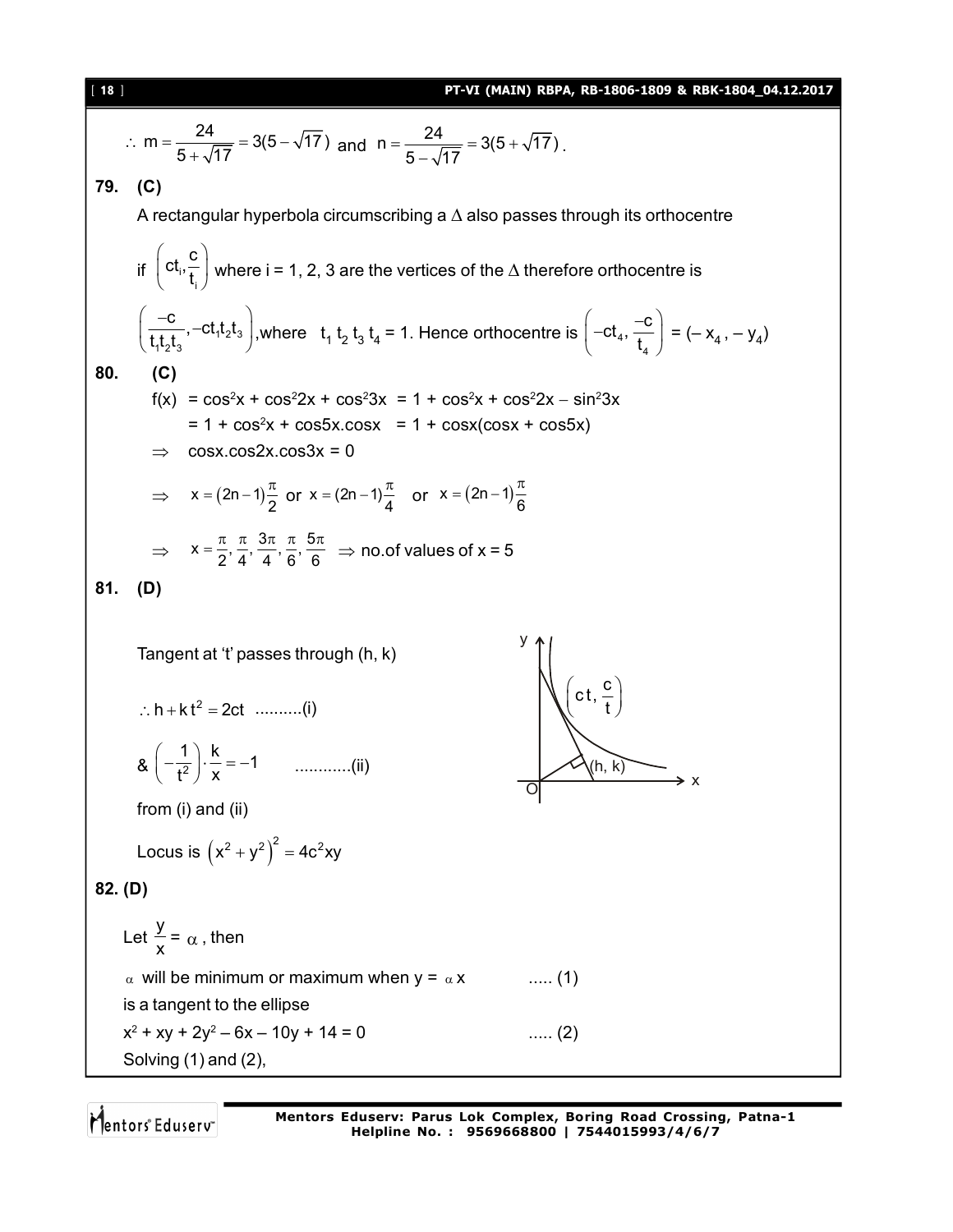#### **PT-VI (MAIN) RBPA, RB-1806-1809 & RBK-1804\_04.12.2017** [ **19** ]

$$
(1+\alpha+2\alpha^2) x^2-2(3+5\alpha) x+14=0
$$
  
\nD = 0 ⇒ 4 (3+5\alpha)<sup>2</sup>-56 (1+α+2α<sup>2</sup>)=0  
\n⇒ 3α<sup>2</sup>-16α+5=0 ⇒ α= $\frac{1}{3}$  or 5  
\n∴ m= $\frac{1}{3}$ , M = 5  
\n83. (A)  
\nWe have,  $\int \frac{1}{4e^x-9e^x} dx = \int \frac{e^x}{4-9e^{2x}} dx$   
\n $= \int \frac{e^x}{2^2-(3e^x)^2} dx = \frac{1}{3} \int \frac{3e^x}{2^2-(3e^x)^2} dx = \frac{1}{3} \int \frac{1}{2^2-(3e^x)^2} d(3e^x) [\because d(3e^x) - 3e^x dx]$   
\n $= \frac{1}{3} \int \frac{dt}{2^2-t^2}$ , where t = 3e<sup>x</sup>  
\n $= \frac{1}{3} \int \frac{dt}{2^2-t^2}$ , where t = 3e<sup>x</sup>  
\n $= \frac{1}{3} \times \frac{1}{2x^2} log |\frac{2+t}{2-t}| + c = \frac{1}{12} log |\frac{2+3e^x}{2-3e^x}| + c$   
\n84. (C)  
\nradius of the first circle is half of the second circle.  
\n⇒ Triangle is equilateral. ⇒ Incentre and circumference coincides.  
\n⇒ α-2β = 1 and α + β = 2 ⇒ (α, β) =  $(\frac{5}{3} \cdot \frac{1}{3})$   
\n85. (B)  
\nThe locus is  $\frac{x^2}{16} - \frac{y^2}{48} = 1$  ⇒ e =  $\sqrt{\frac{16+48}{16}} = 2$   
\n86. (B)  
\nf'(x) = 5<sup>x</sup> + 7<sup>x</sup>  
\nf''(x) = 5<sup>x</sup> + 7<sup>x</sup>  
\nf''(x) = 5<sup>x</sup> + 7<sup>x</sup>  
\n87. (D)  
\nP : (a sec0, a tan 0); N : [(a/2) (sec 0 + tan 0), (a/2) (sec 0 + tan 0)]  
\n⇒ 4h/a = 2 sec θ + tan θ &

Mentors<sup>e</sup> Eduserv<sup>-</sup>